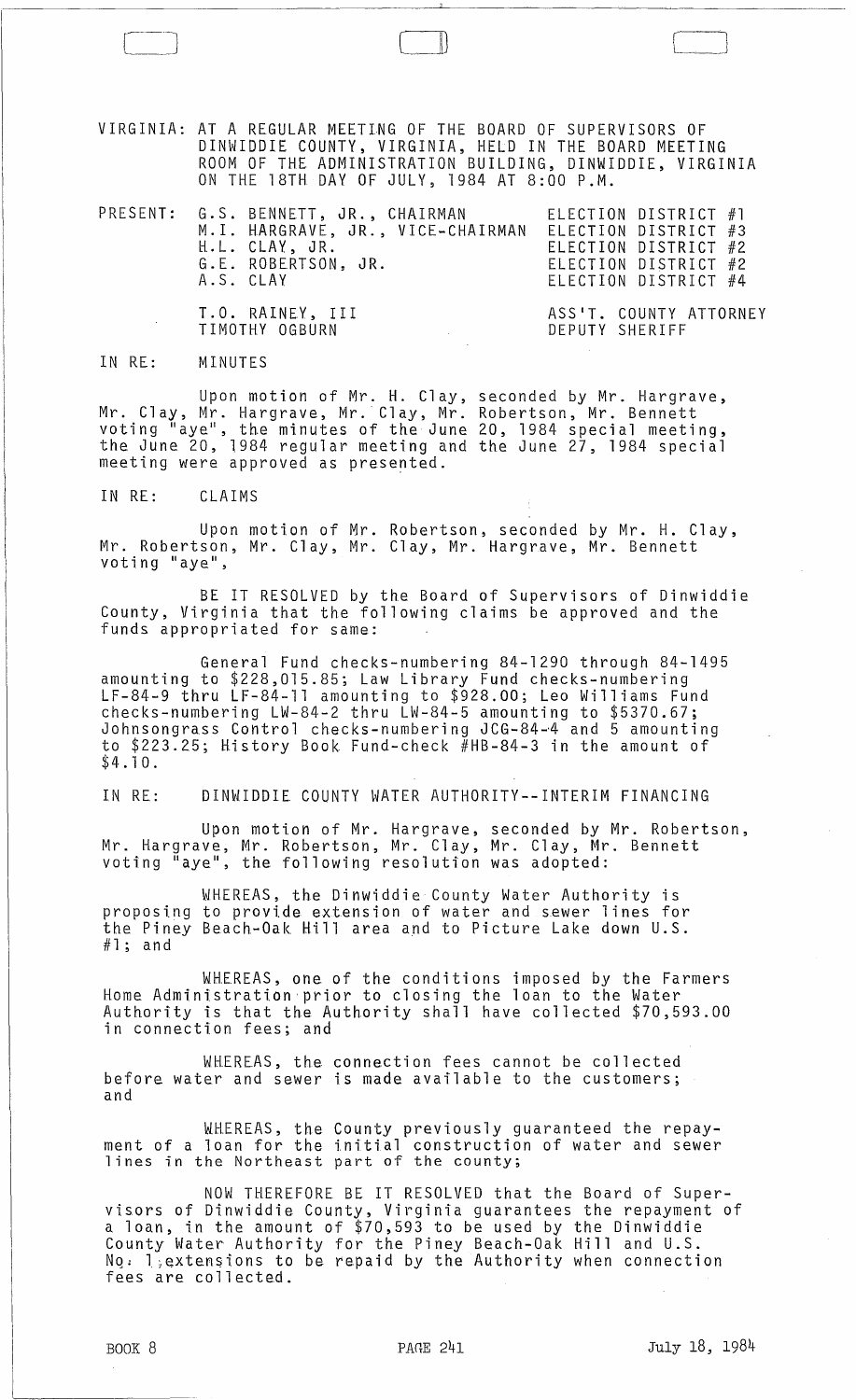## IN RE: CABLETELEVISION UPDATE

Mr. George Robertson stated that he had contacted Mr. Paul Bland of Crater General Communications to find out the status of cabletelevision for the County of Dinwiddie. Mr. Bland was awarded the franchise for the County, November<br>2, 1983. He explained that several meetings have been held He explained that several meetings have been held with Mr. Bland and at the last meeting in April of this year, there were two conditions that Mr. Bland would have to meet in providing this service: 1. A financial statement 2. A layout of the system. Mr. Robertson stated he became concerned because he had not heard any thing since and, therefore, wrote Mr. Bland a letter in June. Mr. Bland replied stating that progress has been slower than expected, basically because he was trying to secure a contractor to construct a break-even system. He was investigating overhead lines and needs a new contractor. He also stated he was trying to keep costs down for the subscribers and was not going to make any hasty financial decisions.

Mr. Robertson stated that he was concerned that they had not been able to provide cabletelevision for the citizens. He suggested that the County Administrator and County Attorney investigate the status of the system to see if action can be expedited. Then, the Board can consider action accordingly. The other members concurred with Mr. Robertson's sug-<br>gestion.

IN RE: DINWIDDIE MAILING ADDRESS--NORTHEAST SECTION OF THE **COUNTY** 

Upon motion of Mr. Robertson, seconded by Mr. Hargrave, Mr. Robertson, Mr. Hargrave, Mr. Clay, Mr. Clay, Mr. Bennett voting "aye", the following resolution was adopted:

WKEREAS, numerous residents in the Northeast portion of the County have expressed a desire to have their mailing<br>address reflect they live in the County of Dinwiddie; and

WHEREAS, when a resident of the County with a Petersburg address purchases a vehicle or mobile home, the tax accruing from such transaction, on many occasions, is credited to the City of Petersburg rather than the County of Dinwiddie; and

WHEREAS, the Board of Supervisors believes the Dinwiddie mailing address should encompass the Northeast section of the County to enhance the industrial, commercial and residential development of the area; and

WHEREAS, the citizens residing in the Northeast section of the County believe a change in mailing address to Dinwiddie would promote understanding and closer relationships among all citizens of the County;

NOW TKEREFORE BE IT RESOLVED by the Board of Supervisors of Dinwiddie County, Virginia that the United States Postal Services is requested to study the relocation of the Petersburg postal routes in Dinwiddie County to the Dinwiddie Post Office, the Sutherland Post Office, and the Carson Post Office; and

BE IT FURTHER RESOLVED by the Board of Supervisors of Dinwiddie County, Virginia that a copy of this resolution be sent to the County's representatives in Congress and in the General Assembly.

IN RE: TREASURER

Mr. W.E. Jones presented his report for the month of June, 1984.

" 1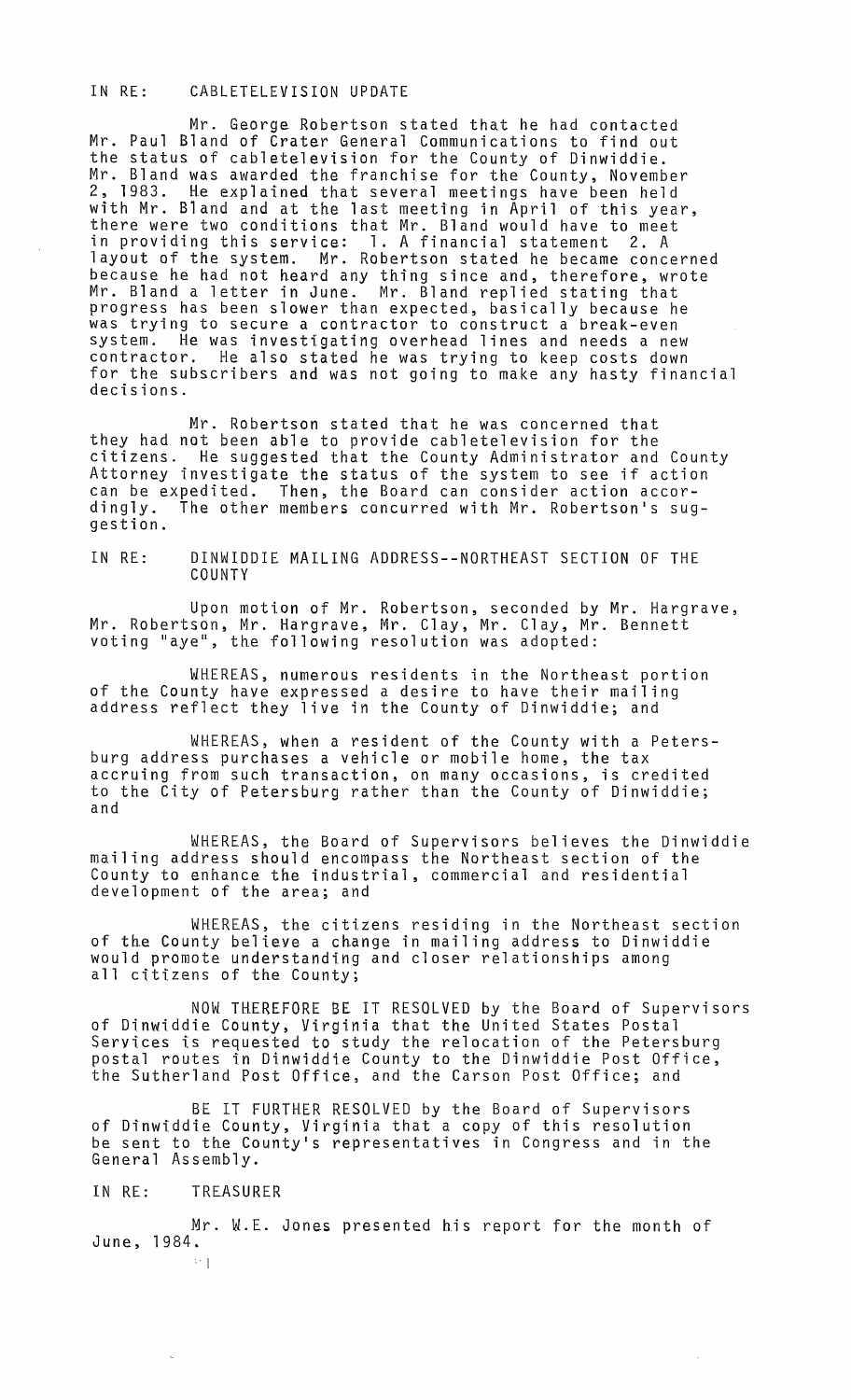## IN RE: TREASURER--PURCHASE OF "LOCAL GOVERNMENT LAWS OF VIRGINIA"

Mr. W.E. Jones appeared before the Board to request authorization to purchase a two-volume set of books called "Local Government Laws of Virginia" to be used for reference in the Treasurerls Office. The volume is \$70.00 with a 1982 supplement. He requested approval to purchase the books through the Law Library account.

 $\mathfrak{t}$  : Upon motion of Mr. H. Clay, seconded by Mr. A. Clay, Mr. Clay, Mr. Clay, Mr. Robertson, Mr. Hargrave, Mr. Bennett voting "aye", Mr. W. E. Jones was authorized to purchase a twovolume set of reference books entitled Local Government Laws of Virginia for \$70.00 through the Law Library Fund.

IN RE: RAYMOND MCCANTS--NEIGHBORHOOD WATCH

Mr. Raymond McCants stated that he and the residents of Chesdin Road were going to be working with the Sheriff1s Department to set up a Neighborhood Watch.

IN RE: BUILDING INSPECTOR

Mr. James L. Blaha was not present but his report for the month of June, 1984 was read.

IN RE: ANIMAL WARDEN

لـــــــــ

Mr. L.A. Brooks, Jr. was not present but his reports for the months of May and June were read.  $\mathbf{I}$  .  $\mathbf{I}$ 

IN RE: LIVESTOCK CLAIMS~-VIRGINIA MOORE & OKEY DONAHUE

Upon motion of Mr. A. Clay, seconded by Mr. H. Clay, Mr. Clay. Mr. Clay, Mr. Robertson, Mr. Hargrave. Mr. Bennett voting "'aye",

BE IT RESOLVED by the Board of Supervisors of Dinwiddie County. Virginia that Mrs. Virginia Moore be awarded \$117.60 for two  $(2)$  hogs; and

BE IT FURTHER RESOLVED by the Board of Supervisors of Dinwiddie County, Virginia that Mr. Okey Donahue be awarded  $$51.00$  for two  $(2)$  goats:  $\cdots$ 

IN RE: JEAN MILLS--DOG COMPLAINTS

Mrs. Jean Mills, a resident of Rt. 613, appeared before the Board to register a complaint about stray dogs running through her yard and taking things. She indicated she was told the Animal Warden could not shoot the dog unless it is a threat to livestock or is rabid. She also stated that three of the stray dogs in her neighborhood had held her husband in his truck one afternoon. She indicated the Animal Warden has already set a trap in the area and it did not work. She wanted to know what the Board was going to do about her problem.

Mr. Robertson recommended, and the Board concurred, that the County Administrator and Animal Warden get together to resolve the problem as soon as possible. Mr. Roy Coleman: and Mr. Charles Titmus also stated,they:had problems with stray<br>dogs in their neighborhood. Mrs. Rita Ennas stated she was chased by a German Shepherd while riding her bike. She was instructed to leave her name and phone number and the Animal Warden would contact her.

IN RE.: r' SPECIAL, ENTERTAINMENT' PERMIT--ROBERT M;' BROWDER i '\_ ' ... ' ...  $\mathbf{r}$  ... ' ... ' ... ' ... ' ... ' ... ' ... ' ... ' ... ' ... ' ... ' ... ' ... ' ... '

The Director of Planning presented a request from Mr. Robert MAPBrowder for an entertainment permit to hold a

 $\Box$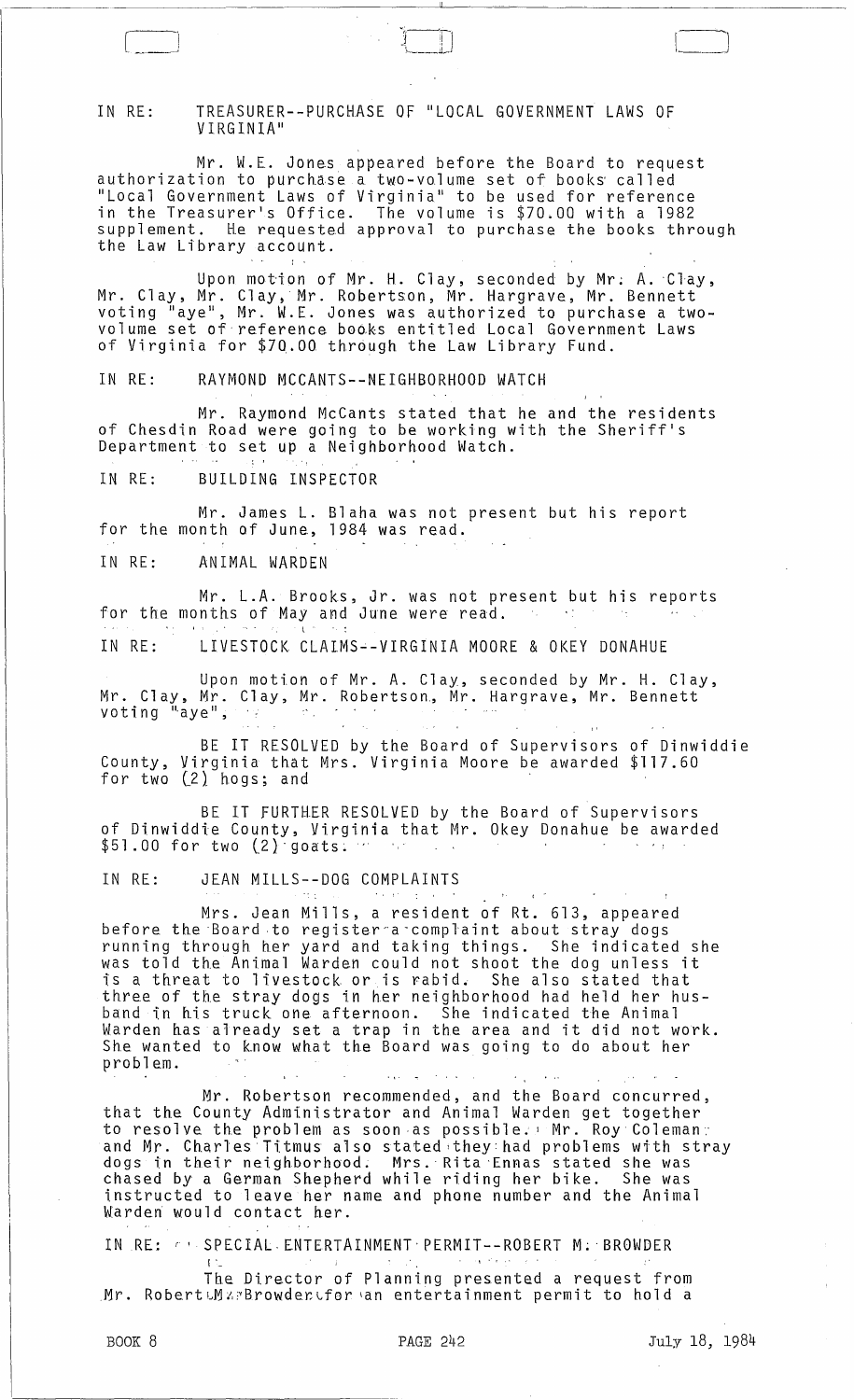music festival on July 28, 1984 at the ball field on Rt. 605. Mr. Browder was not present.

The Director of Planning stated he had not heard of any problems before with similar events at this location and recommended approval.

Upon motion of Mr. Hargrave, seconded by Mr. H. Clay, Mr. Hargrave, Mr. Clay, Mr. Robertson, Mr. Clay, Mr. Bennett voting "aye", Mr. Robert M. Browder was granted a Special Entertainment Permit to hold a music festival on July 28, 1984 on Rt. 605 from 9:00 P.M. until 1 :00 A.M. with the conditions as stated therein.

IN RE: RIVER ROAD FARMS SUBDIVISION--SECTION 2--AWARD OF PAVING CONTRACT

The Director of Planning presented the following bids received for paving Shoreview Drive, Waterview Court and Rivercrest Drive in River Road Farms, Section 2 per the County's<br>specifications:

> 1. Burton P. Short Paving Co. - \$16,200<br>2. Prince Paving Co., Inc. - \$17,100 Prince Paving Co., Inc. - \$17,100

The Director of Planning recommended that the low bid be accepted.

Mr. Hargrave asked how long it would take to complete. The Director of Planning stated 7 to 10 days. There is a quicker method but it is more expensive.

Upon motion of Mr. Robertson, seconded by Mr. H. Clay, Mr. Robertson, Mr. Clay, Mr. Clay, Mr. Hargrave, Mr. Bennett voting "aye", Burton P. Short Paving Co. was awarded the paving contract for the roads in River Road Farms, Section 2 per county specifications at a cost of \$16,200.

IN RE: SOCIAL SERVICES--APPROVAL OF 1984-85 BUDGET

Mrs. King B. Talley, Director, appeared before the Board to request approval of her 1984-85 budget. She stated the State share has been reduced \$25,000 and the County share \$9,000. She requested that the \$9,000 local share remain in the budget to allow her to use as up front money to draw down federal funds. She stated she would come back to the Board to gain their approval to use the \$9,000.

Upon motion of Mr. Hargrave, seconded by Mr. Robertson, Mr. Hargrave, Mr. Robertson, Mr. Clay, Mr. Clay, Mr. Bennett voting "aye",

BE IT RESOLVED by the Board of Supervisors of Dinwiddie County, Virginia that the Social Services 1984-85 budget be approved as presented.

IN RE: VIRGINIA DEPARTMENT OF HIGHWAYS & TRANSPORTATION-- ADOPTION OF 1984-85 SECONDARY ROADS IMPROVEMENT BUDGET

Upon motion of Mr. Hargrave, seconded by Mr. H. Clay, Mr. Hargrave, Mr. Clay, Mr. Clay, Mr. Robertson, Mr. Bennett voting "aye", the following resolution was adopted:

WHEREAS, the Board of Supervisors met with represen-<br>tatives of the Va. Dept. of Highways & Transportation in a workshop session on June 6, 1984 to discuss the construction priorities for the 1984-85 Secondary Roads Improvement budget;<br>and

 $\zeta$ 

 $\mathcal{L}^{\mathcal{L}}$ 

I'.' .. :: . . 1 [.,.. .1

والمسحاج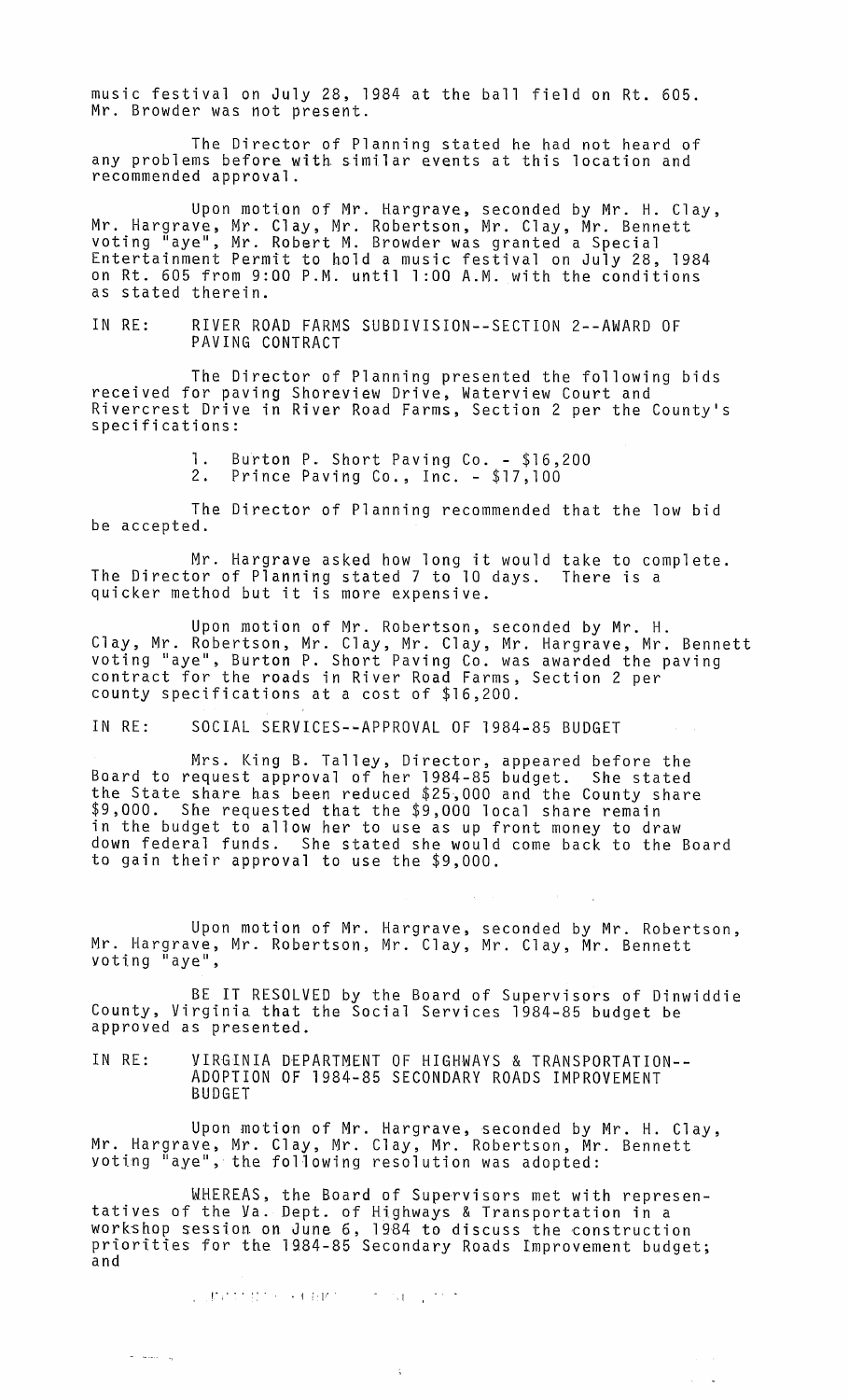WHEREAS, a public hearing was held jointly with the Va. Dept. of Highways & Transportation on June 20, 1984 to receive public input on the 1984-85 Secondary Roads Improvements budget; and

 $\begin{bmatrix} 1 & 1 & 1 \\ 1 & 1 & 1 \\ 1 & 1 & 1 \end{bmatrix}$ 

 $\overline{\phantom{0}}$  $\lfloor \rfloor$ 

WHEREAS, after giving consideration to the comments made at the public hearing and recommendations from the VDH&T representatives~ the Board of Supervisors concurs with the priorities as listed in the 1984-85 Secondary Roads Improvement budget;

, NOW THEREFORE BE IT RESOLVED by the Board of Supervisors of Dinwiddie County, Virginia that the priority list of construction projects for Dinwiddie County's 1984-85 Secondary Roads Improvement budget be adopted as presented by the Va. Department of Highways & Transportation.

IN RE: VIRGINIA DEPARTMENT OF HIGHWAYS & TRANSPORTATION

Mr. Mac Nebl<mark>ett, Resident Engineer, Va. Dept.</mark> of Highways & Transportation, appeared before the Board to answer any questions they might have.

- 1. Mr. H. Clay advised Mr. Neblett that Rt. 613, 3/4 mile south of Rt. 673 experiences a considerable amount of flooding when it rains.
- 2. Ms. Josephine Dillon asked if Rt. 674 has been considered·for hard paving. Mr. Neblett stated that according to traffic count, it is 20th on the dirt road list. Ms. Dillon asked if anything could be done about the potholes. Mr. Neblett advised her he would have someone look at it.
- IN RE: PUBLIC HEARING--C-84-1--CONDITIONAL USE PERMIT-- HENRY ANDERSON·

This being the time and place as advertised in the ProgreSS-Index on Tuesday, July 3 and Wednesday, July 11, 1984 for the Board of Supervisors to consider adoption of a conditional use permit for Mr. Henry J. Anderson seeking to establish a Home for the Aged on a 41~4·acre·tract of land designated as Sec. 21, Parcel 84 and currently owned by Mrs. H.P. Collier, Jr<sub>2</sub> Said property is located on the west side of Rt. 670 (Duncan Road} approximately 1 mile east of Rt. 1.

Mr. W.C. Scheid, Director of Planning, presented the information and reviewed the Planning Commission action wherein they recommended approval with conditions at their June 13,<br>1984 meeting. 1984 meeting.  $\sim 10^6$ 

The conditions are as foilows:

1. limit the number of residents to 12;<br>2. no change in the outer appearance of 2. no change in the outer appearance of this home;<br>3. relocate existing driveway; 3. relocate existing driveway; 4. No illuminated signs, no signs greater than 4 sq. ft. advertising 'Home for Adults'; 5. all visitor parking must be located. to rear or side of home; 6. ·the existing home should be used as the Anderson's primary residence and the existing building should primary residence and the existing building should  $\mathcal{L}^{\text{max}}$ Mr. Scheid also distributed a letter delivered by Mrs. Anderson from:Dr.·Willia~. S. Sloan-concerning *the* advantages of having a nursing home.  $\label{eq:3} \begin{split} \mathcal{F}^{\text{in}}_{\text{in}}&=\mathcal{F}(\mathcal{I})\cup\Omega_{\text{in}}\\ \mathcal{F}^{\text{in}}&=\mathcal{B}^{\text{in}}. \end{split}$  $\sim 10^{-1}$ Mr. & Mrs. Henry Anderson were present in support  $of_L$ their request. They were represented by Mr. Jay W. DeBoer.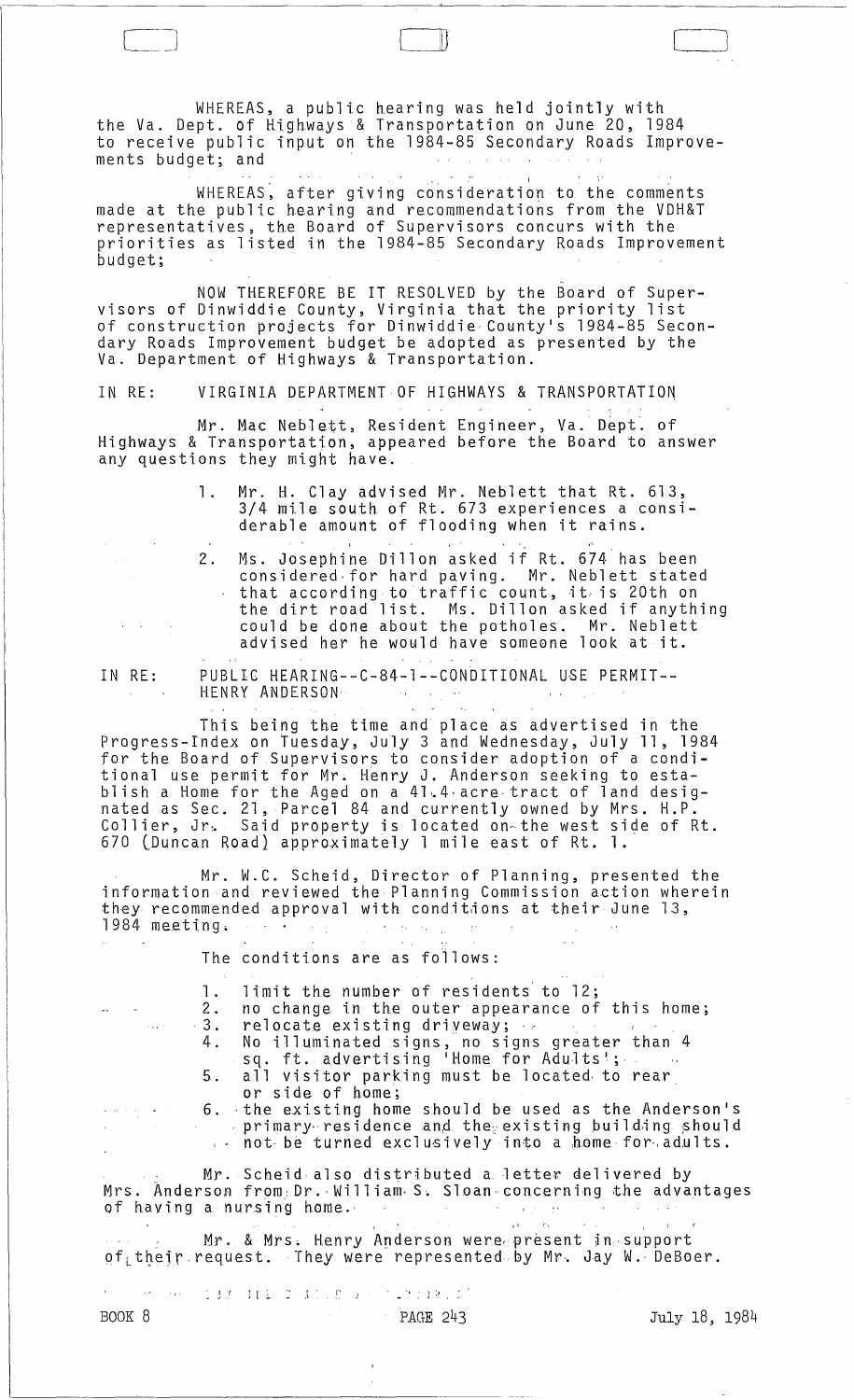Mr. DeBoer stated that the property is presently zoned A-2 and his client is proposing to establish a Home for the Aged. The proposal is for 12 females that will be private referrals. He indicated that the Andersons were not proposing a facility for deinstitutiona11zation of mental patients. He continued by stating that most of the area is agricultural and is in crops. The Andersons have followed county and state procedures. A conditional use permit has been recommended by the Planning Commission for approval with conditions.  $\subset$ 

Mr. DeBoer stated that he felt the Andersons have answered the objections of the neighbors. He.added the agriculture use will not change. The proposed use is not a business.

He indicated another concern expressed was traffic. Duncan Road has been repaved. The request for a permit is limited to 12. Mr. DeBoer stated that if each resident had one visitor each day, it would only increase traffic by 12 cars a day.

Mr. DeBoer stated that the objections were emotional and understandable. He .stated Agricultural A-2 allows for an orderly expansion where the need exists and where water and sewer is available. He continued by saying he did not agree a Home for the Aged for ladies is commercial or urban. He added that the appearance will not change and the area will not change. There is a need for this type of facility in that area.

Mr. DeBoer stated that the proposed Home for the Aged is very attractive and A-2 provides for unattractive uses without a conditional use permit, i.e. cemetery. He reiterated that the proposed limit is 12. The Andersons would like to expand to 20 but they will have to come back to the Board for approval.

Mr. DeBoer stated he talked with Cathy Thomas, licensing specialist with the Department of Social Services, concerning whether the facility can adequately house 12 residents. Ms. Thomas informed Mr. DeBoer that she had checked the facility and it is adequate. She added it could house a larger number.

Mr. DeBoer closed by stating he commended the application to the Board. The input from the public has been stated and the comments are valid. The Andersonshave tried to accommodate the citizens in the area and have agreed to their conditions.

Mr. Anderson stated that he had no extra input.

The following people spoke in opposition:

1. Ms. Rebecca Bryant presented a petition with 38 names in opposition. Ms. Bryant stated she was speaking on behalf of those residents located primarily between Gerow Ruritan Club and the 90 degree curve on Duncan Road. Her main objections were:

- **1.** Property values will decrease.
- 
- 2. Business begets business.<br>3. They question the need fo They question the need for this type of facility in this area.
- 4. They question if this will become a typical home for the aged, i.e. low-income, emotionally & mentally handicapped on public assistance.

She added that Dinwiddie County already has allowed 5 of these homes in the County. Prince George County denied a similar request from the Andersons. Also, the Planning Commission,vote was not unanimous.

 $\Omega$  ,  $\Omega$  is  $\Omega$  , and  $\Omega$  , and  $\Omega$  , and  $\Omega$  , and  $\Omega$ 

 $\sim$   $\sim$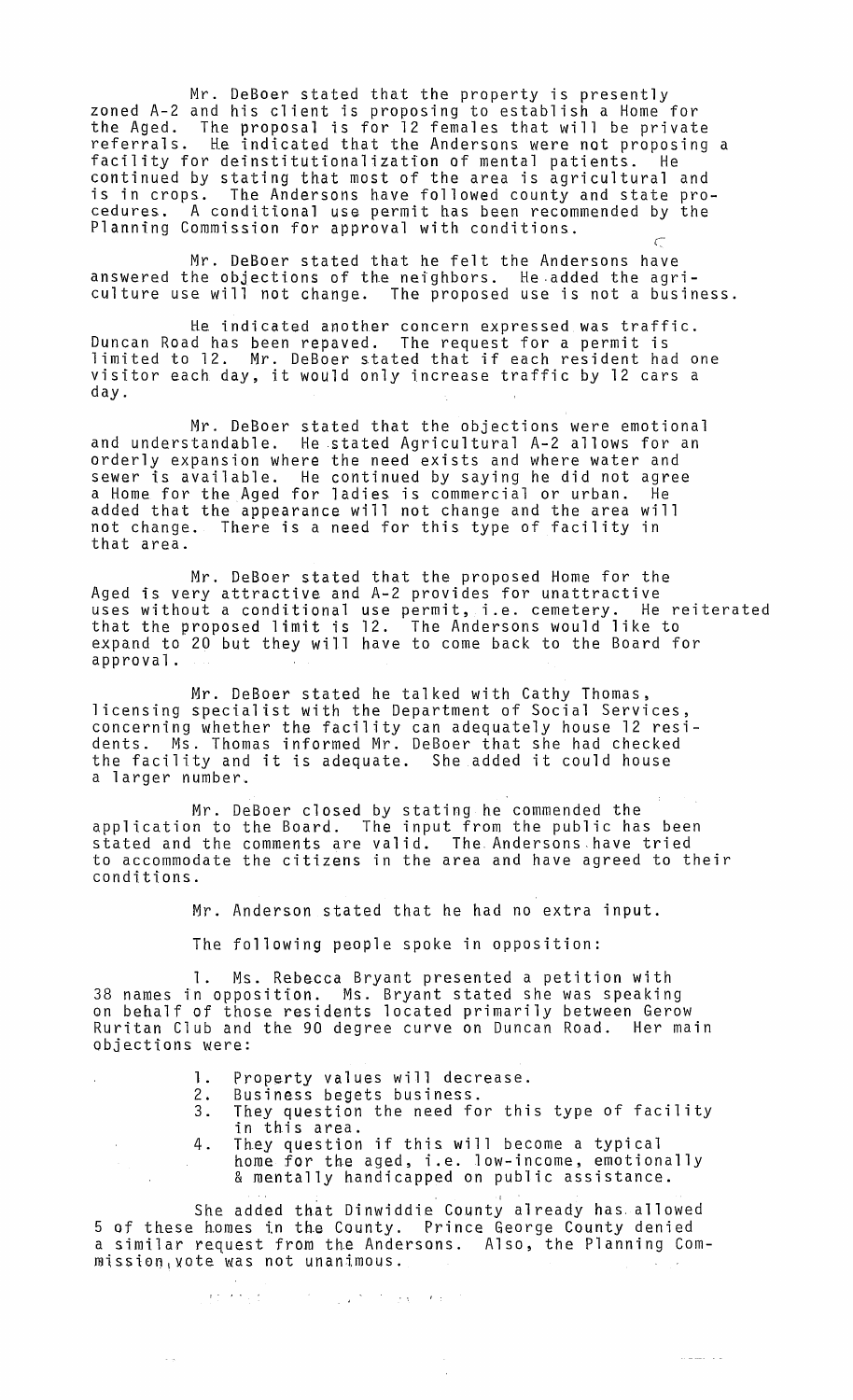Ms. Bryant closed by asking the Board to consider the equities of the homeowners in this area and deny the request<br>for a home for the aged.

--~-----------------------------------------~----------------------~~---------------

 $\mathbf{1}$  and  $\mathbf{1}$  and  $\mathbf{1}$  and  $\mathbf{1}$  and  $\mathbf{1}$  and  $\mathbf{1}$  and  $\mathbf{1}$  and  $\mathbf{1}$  and  $\mathbf{1}$  and  $\mathbf{1}$  and  $\mathbf{1}$  and  $\mathbf{1}$  and  $\mathbf{1}$  and  $\mathbf{1}$  and  $\mathbf{1}$  and  $\mathbf{1}$  and  $\mathbf{1}$  and

Mr. Walter Kelly; an adjacent property owner spoke in opposition. Mrs. Josephine Dillon and Mrs. Eunice Lunsford spoke in opposition. Mr. Roy Coleman also spoke in opposition.

Mr. DeBoer spoke to each of the objections Ms. Bryant raised stating that the Board·s job tonight is to decide whether this conditional use permit is a reasonable use and if the public's concerns have been met with the conditions imposed.<br>He stated it appeared they had.

Mr. Robertson asked the Assistant County Attorney, Mr. T.O. Rainey, III, what were the Board·s legal alternatives.

Mr. Rainey adVised: 1. consider the issue further. 2. Accept the request. 3. Turn it down.

Mr. Robertson stated that he had no problem with a Home for the Aged but he did not feel this area was the place

Mr. Robertson moved that C-84-1, request for a conditional use permit for a Home for the Aged by Mr. Henry Anderson be denied. Mr. H. Clay seconded the motion.

Mr. Bennett read the following statement: "I believe that this use will not be detrimental to this area for the following reasons. 1. the area is sparsely populated and lends itself to a quiet atmosphere which a home for the aged requires. 2. there will not be alot of traffic generated by visitors or service vehicles. 3. while this is a business, it may of service venicles. S. While this is a business, it may<br>be closely associated with "home occupation" which is a use per crosery associated with home occupation which is a use<br>permitted in an agricultural area without conditions. 4. the Andersons have agreed to several conditions which provide some protection to area residents. 5. This is not a means of commercializing the neighborhood since they are not seeking a rezoning of the property but wish to establish a use which is defined as permissible (with conditions) under current zoning. 6. with the expansion of water & sewer into this area, future development along Duncan Road is inevitable. It would seem that this type of use would be compatible with low density dwellings.

The general population of the United States and Dinwiddie is getting older and there is a growing need for such homes.

It does not appear reasonable that these homes be limited to remote portions of the County. The type of person which will occupy this home will be able to think, reason and move about and do the things a younger person can do except that they have reached the age that they need some help.

Where should such a home be located? It seems that regardless of the need and sympathy given the elderly, very few people want a home located near them.

There are several reasons which a person may cite as saying this location is the right one:

- 1. It is a very large house.
- 2. It is located well off the state road.
- 3. It is reasonably close to they city so that medical, social and other needs may be obtained.
- 4. The home sits on 40+ acres.<br>5. It is sparsely populated. ... The mome bibs on late acte
- 6. Public water & sewer lines are near enough so
- that if needed they could be extended."

Mr. Robertson, Mr. Clay, Mr. Clay, Mr. Hargrave<br>voting "aye", Mr. Bennett voting "nay", C-84-1, request for

BOOK 8 **PAGE 244** PAGE 244 July 18, 1984

 $\bigcup$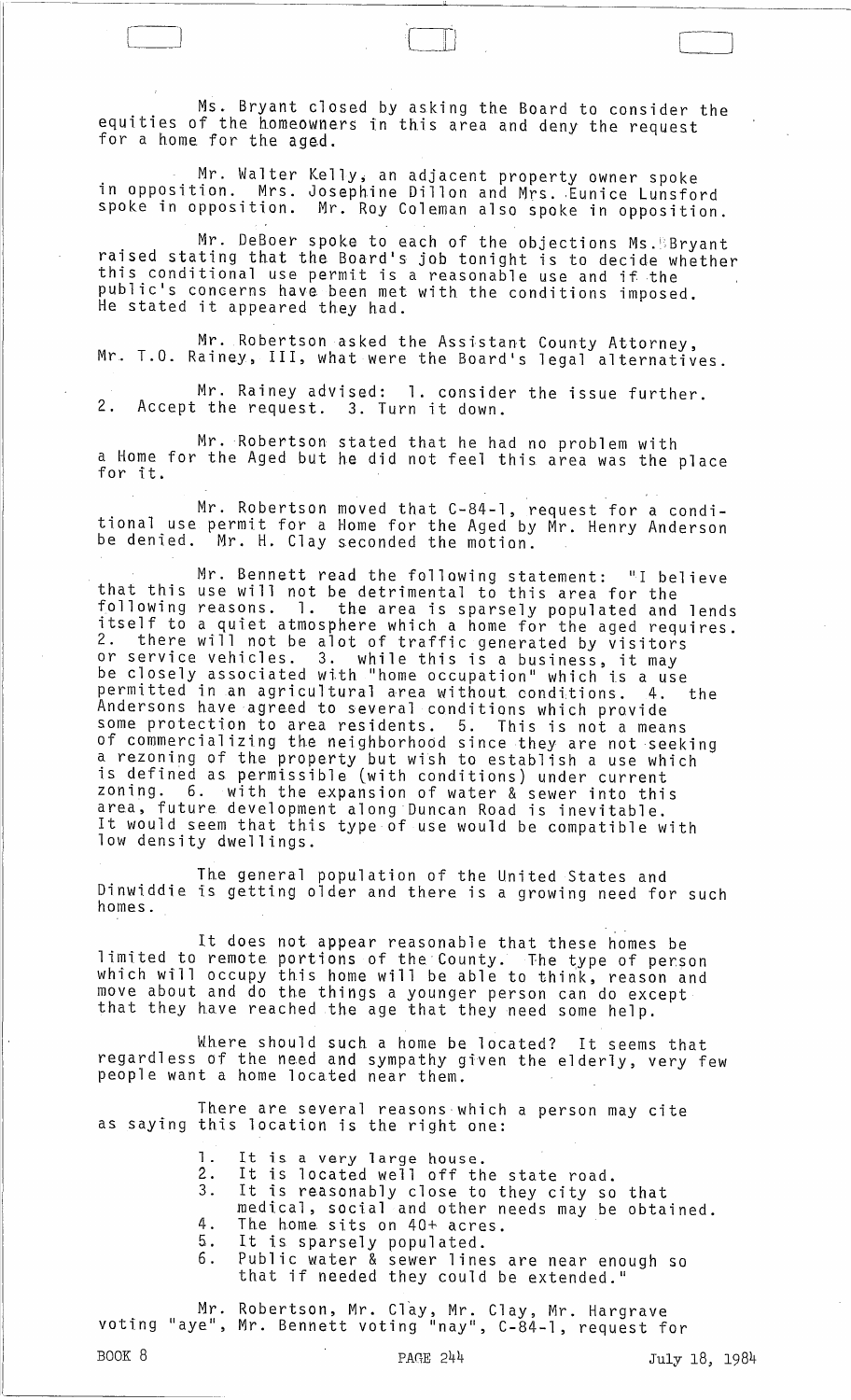a conditional use permit by Mr. Henry Anderson to establish a Home for the Aged was denied.

IN RE: RECESS

The Chairman declared a brief recess at 10:05 P.M. The meeting reconvened at 10:19 P.M.

IN RE: PUBLIC HEARING--P-84-3--LAWRENCE ANDREWS

This being the time and place as advertised in the Progress-Index on Tuesday, July 3, 1984 and Wednesday, July 11, 1984 for the Board of Supervisors to consider adoption of an ordinance to change the district classifications of parcels 29-21, 29-23 and 29-26 from Agricultural, General A-2 to Agricultural Rural Residential, AR.

Mr. W.C. Scheid, Director of Planning, presented the information and reviewed the Planning Commission action wherein they recommended disapproval at their June 13, 1984 meeting. He further stated that the property has had a considerable amount of flooding, recently addressed by the Va. Department of Highways & Transportation. The property is presently zoned Agricultural A-2 and Mr. Andrews is seeking the A-R classification to develop it into a subdivision.

Mr. Scheid stated that the major concern is there is<br>described right-of-way to the property. Mr. no legally described right-of-way to the property. Wayne Edmunds has given Mr. Andrews permission to use the dirt road crossing his property.

Mr. Andrews was present in support of his request. No one appeared in opposition.

Mr. H. Clay asked Mr. Andrews how he would develop the property without a right-of-way. Mr. Andrews stated he thought the County could condemn a 50 ft. right-of-way and build a road into his property. He added that Mr. Edmunds has agreed to donate sufficient right-of-way if the County will build a state maintained road. Mr. Andrews indicated he had filled out and left some paperwork with the County Administrator concerning this.

The County Administrator stated that the Roadviewers petition on the road was on file. The Roadviewers denied the request.

Upon motion of Mr. H. Clay, seconded by Mr. Hargrave, Mr. Clay, Mr. Hargrave, Mr. Clay, Mr. Robertson, Mr. Bennett voting "aye", rezoning application P-84-3 of Mr. Lawrence Andrews was denied.

IN RE: PUBLIC HEARING--A-84-5--ETHANOL PLANT

This being the time and place as advertised in the Progress-Index on Tuesday, July 3, 1984 and Wednesday, July 11, 1984 for the Board of Supervisors to consider adoption of an amendment to add to Sec. 17-18, permitted uses, an agriculturally oriented ethanol plant with conditional use permit in an Agricultural, General A-2 District.

Mr. W.C. Scheid, Director of Planning, presented the information and reviewed the Planning Commission action, wherein they recommended approval at their July 11, 1984 meeting. Mr. Scheid indicated that if the amendment is approved, a request for a conditional use permit will follow.

 $\mathcal{L}=\mathcal{L}$ 

 $\sim$ 

Mr. Granville Maitland appeared in support of his request. No one appeared in opposition.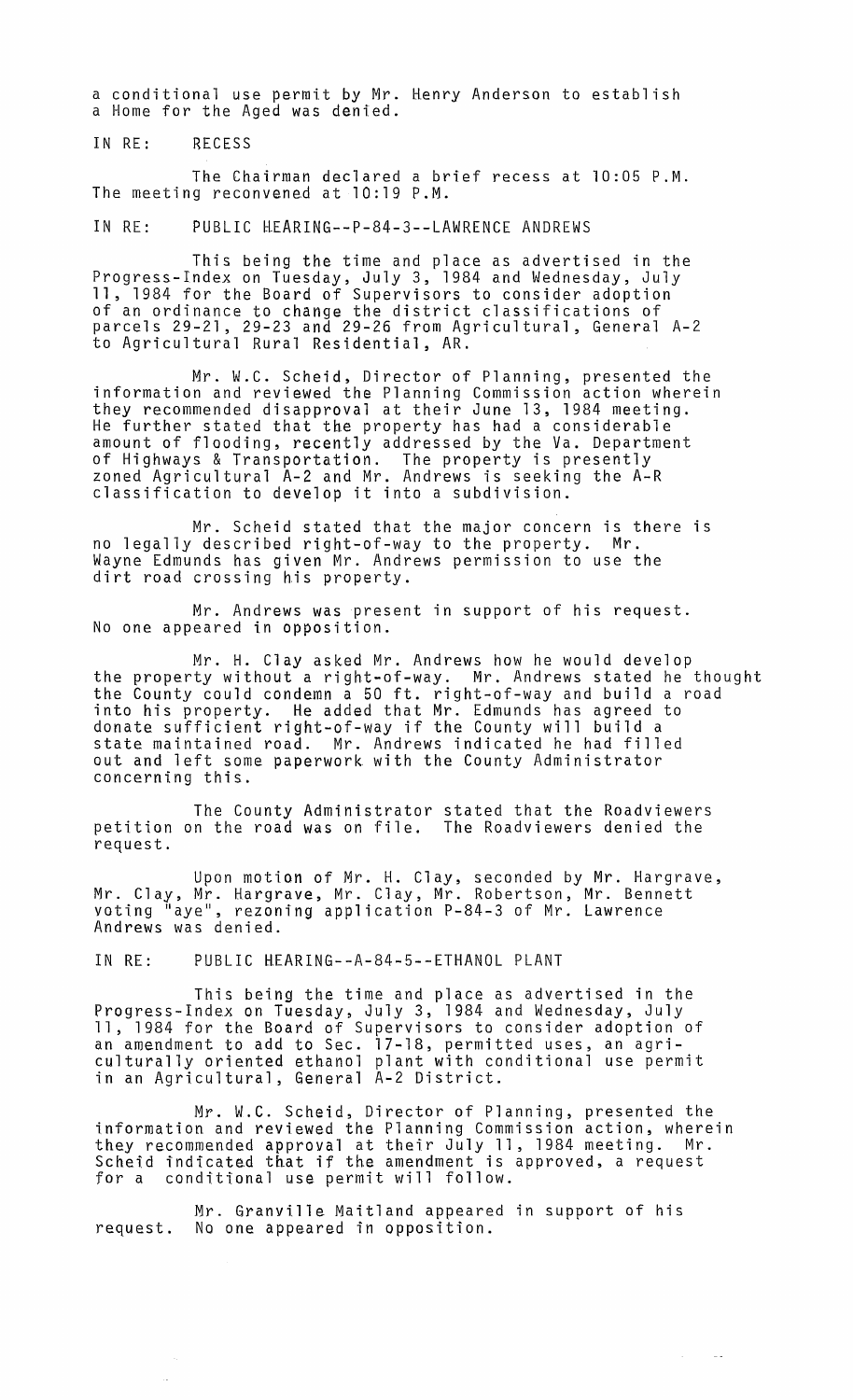Mr. Hargrave stated that he felt the description of the ethanol use should be tied to agriculture. Mr. Scheid stated that he really did not know how to word it. Mr. Hargrave stated maybe it could be put in the conditions. He did not want to see the agricultural use become'industrial and he felt it, should be clarified in the ordinance.

Mr. Robertson suggested using the words "agriculturally<br>oriented" ethanol plant.

Mr. Brooks Whitehurst, representing the proposed ethanol plant, was present to answer any technical questions they might have.

Mr. Hargrave. asked about the disposal of coal ash. Mr. Whitehurst stated that using a patented process, the plant will be totally electric. He added the start up process may will be cocully electric. The duded the start up process may<br>be an electric boiler, but if fuel is needed it would probably be wood.

Mr. Hargrave pointed out that they need to be concerned " with the size of the plant. The shipments in and out may require an industrial location, or a size boundary for the agricultural location.

Mr. Whitehurst stated that after a certain size, it becomes a grain handling company. It will be naturally limiting. What Mr. Whitehurst· stated they envisioned is using Mr. Maitland's location as the hub and have satellite plants elsewhere. .

Mr. H. Clay asked about the fire hazards. Mr. Whitehurst stated the motors are explosion proof and they have a 1 acre cooling pond.

Upon motion of Mr. Robertson, seconded by Mr. H. Clay, Mr. Robertson, Mr. Clay, Mr. Clay, Mr. Hargrave, Mr. Bennett voting "aye",

BE IT ORDAINED by the Board of Supervisors, Dinwiddie County, Virginia that the Dinwiddie County Code be amended by adding the following use to Section 17-18, Permitted Uses in an Agricultural, General, A-2 District.

(45) Agriculturally oriented Ethanol plant, with conditional use permit.

In all other respects said zoning ordinance is hereby reordained.

IN RE: PUBLIC: HEARING--A-84-4--INOPERATIVE AUTOMOBILES

This being the time and place as advertised in the Progress-Index on Tuesday, July 3, 1984 and Wednesday, July 11, 1984 for the Board of Supervisors to conduct a public hearing to consider for adoption an ordinance to amend Chapter 12, Section 3, Inoperative Automobiles--Keeping in Residential Zones.

Mr. Scheid stated that this amendment has been reviewed several times by the Planning Commission. The proposed· amendment will apply to residential zoned areas only. Mr. Scheid stated that as Sec. 12-3 now reads it is hard to enforce. It defines inoperative autos as "not economically,<br>enforce. It defines inoperative autos as "not economically,<br>practical to repair". He stated it usually becomes one mechanics word against another.

Mr. A. Clay asked how it will be enforced. Mr. Scheid stated he would be responsible, but it will usually be in response to a complaint.

BOOK 8 **PAGE 245** PAGE 245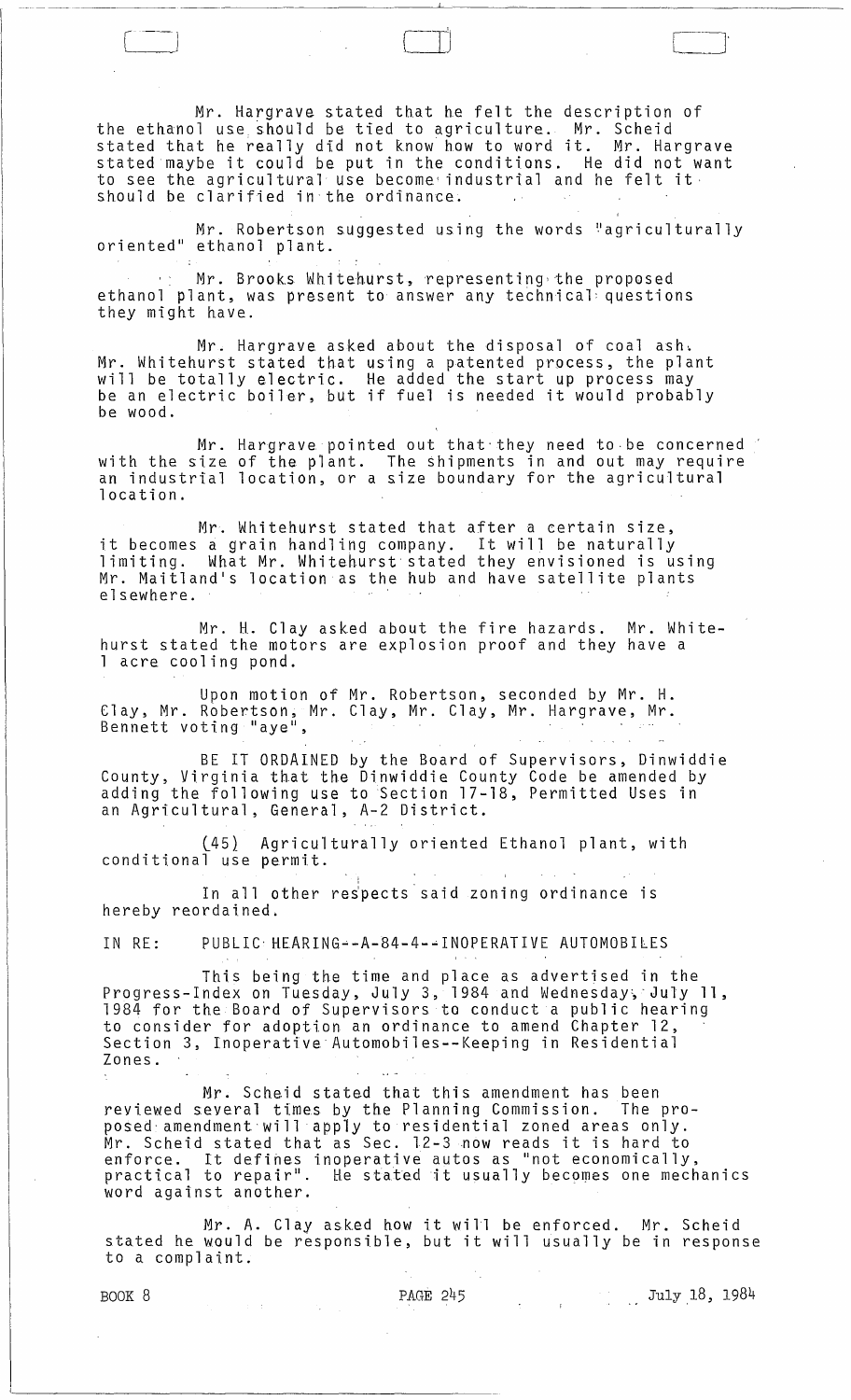No one appeared in support of the amendment. Mr. Jerome Smith spoke in opposition. His main concern was that it would soon be applied to agricultural areas as well. He felt the government was beginning to take away the rights of people.

Mr. Bennett stated that they have not pursued the agricultural areas. But he did feel the people in subdivisions have a problem.

Mr. A. Clay stated he agreed with Mr. Smith about his concern for agricultural areas.

Mr. Hargrave stated he did feel sympathy for the residential areas and that the law on the books now is more stringent. He stated he was concerned about regulating the agricultural areas. The Board is responsible for public health and safety and there are some bad areas in the County. He felt the law is needed in the heavily developed residential He did not foresee the Board adding agricultural areas.

Upon motion of Mr. Robertson, seconded by Mr. Hargrave, Mr. Robertson, Mr. Hargrave, Mr. H. Clay, Mr. Bennett voting<br>"aye", Mr. A. Clay voting "nay",

BE IT ORDAINED by the Board of Supervisors of Dinwiddie County, Virginia, that the Dinwiddie County Code be amended as follows:

Delete: Section 12-3. Inoperative automobiles--Keeping in residential zones.

It shall be unlawful for any person to keep, except within a fully enclosed building or structure, on any property zoned for residential purposes anyone or more automobiles whose condition is such that it is economically impractical to make it or them operative.

In its stead, add:

 $\sim$   $\sim$   $_{\rm H}$ 

Section 12-3. Inoperative motor vehicles, trailers and semi-trai1ers--keeping in residential zones.

(a) It shall be unlawful for any person, firm or corporation to keep on any property zoned residential purposes, any motor vehicle, trailer or semi-trailer, as such are defined in Chapter 46.1-1 of the 1950 Code of Virgiriia, as amended, which is inoperative except as herein provided:

- Cll vehicles may be kept within a fully enclosed building;
- (21 a maximum of two (2) vehicles to be restored may be stored upon the property but the vehicles must be screened from public view by a suitable fence, vegetation or a combination thereof.

(b] As used in this section, an 'inoperative vehicle' shall mean any motor vehicle which is not in operating condition or which, for a period of ninety (90) days or longer, has been partially or totally disassembled by the removal of tires and wheels, the engine, or other essential parts required for operation of the vehicle and for which there is no valid license plate or inspection sticker.

ec) The owners of property zoned for residential purposes shall, within thirty t30} days after receiving written notice from the County, remove therefrom any such inoperative motor vehicle, trailer or semi-trailer that is in violation of this section.

(d) In the event the Owner shall fail to have corrected

للمحادث المساعي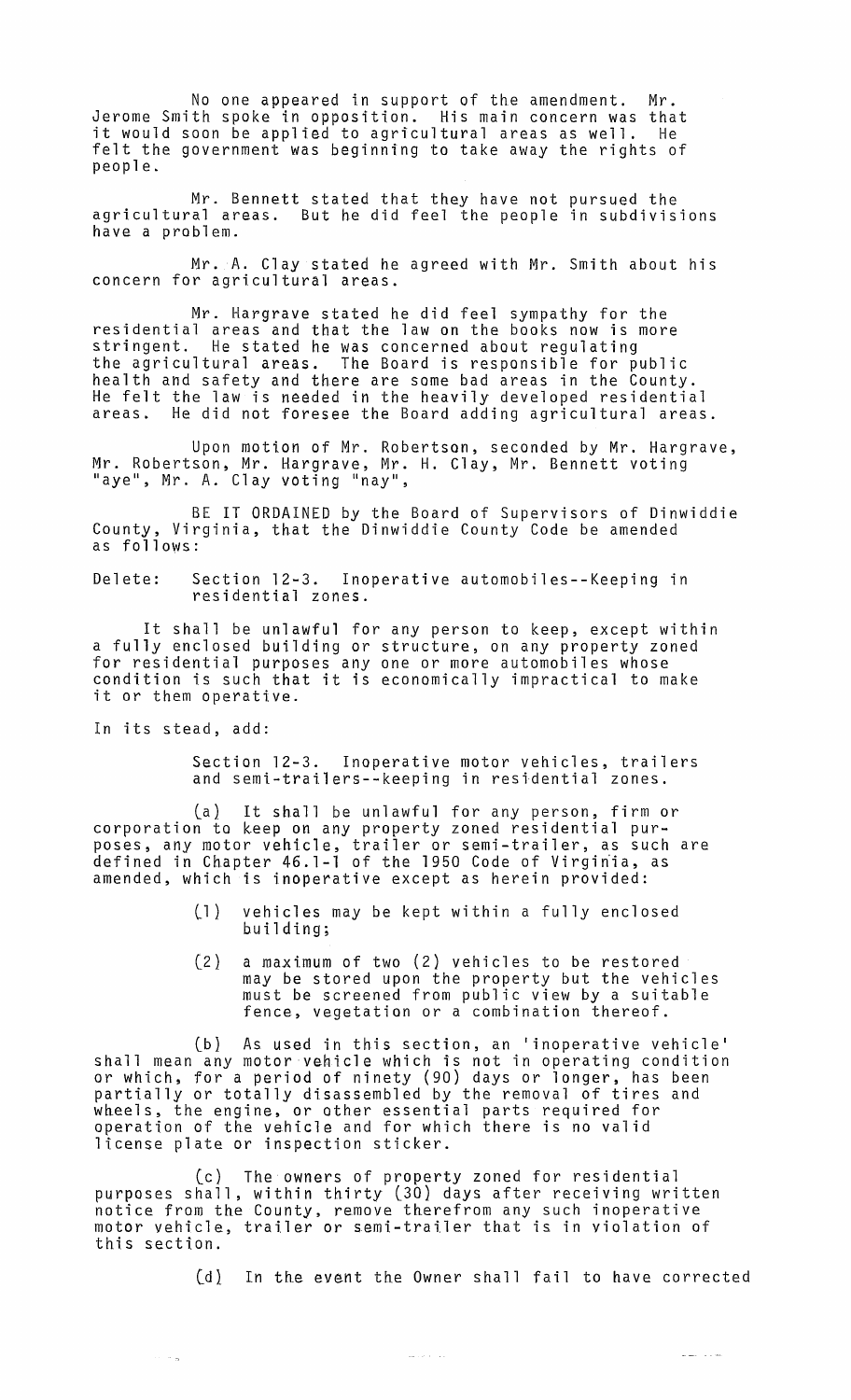said violation, the County may through its own agents or employees remove any such inoperative motor vehicles, trailers or semitrailers that are not kept within a fully enclosed building provided reasonable notice has been given to the owner of the premises.

 $\begin{pmatrix} 1 & 1 & 1 \end{pmatrix}$ 

In the event the county removes any such motor vehicles, trailers, or semi-trailers, the County may dispose of such motor vehicle, trailer or semi-trailer after giving fifteen l15} days notice to the owner of the vehicle.

The cost of any such removal and disposal shall be chargeable to the owner of the vehicle or premises and may be collected by the. County as taxes and levies. are collected.

Every cost authorized by this section with which the owner of the premises shall have been assessed shall constitute a lien against the propefty from which the vehicle was removed, the lien to continue until such payment of such costs shall have been made to the County.

IN RE: AWARD. OF BID FOR NEW TRASH TRUCK

Mr. John M. Loftis, Director of Sanitation, presented the bids received on a new trash truck chassis and compaction body as follows:

Colonial Ford -.\$65,191.80 Alternate In Stock - \$56,946.90

Truck Enterprises - \$54,719.00.

Peterbilt - \$54,281 Alternate in Stock - \$55,495 Alternate Del. in August - \$55,795

Mack Truck Co. - \$55,740 . Alternate.in Stock - \$57,929 Compaction Bodies:

Commercial Body Corporation - \$33,285 - Dempster DP80-34 Cavalier Equipment - \$28,850 - E-Z Pack FLSC35 Richmond Machinery & Equip. - \$28;473 - FL635 Pak-Mor Loader Sanco Corporation - \$38,850 - Heil 36 yd. Full Pack

He stated that the Mack truck was the only chassis made with a fly-wheel PTO. The Mack truck bid with a flywheel PTO to be added would cost \$56,784. The Mack truck in stock has a fly-wheel PTO and with shocks to be added would cost \$57,929.

Mr. A. Clay stated the County should buy the chassis in stock to prevent having to wait six months for delivery.<br>Mr. Robertson agreed.

Mr. Loftis stated they would probably have to spend<br>\$300 to \$400 to repair the present truck. Springs would be \$1500. Mr. Hargrave stated they were running on borrowed time.

On the bids for the compaction bodies, Mr. Loftis discussed: the operators' and mechanics' knowledge of equipment, the unit cost, parts inventory and storage, deviations from specifications and the company's maintenance and repair locations. Based on these, Mr. Loftis recommended the EZ-Pack body from Cavalier, at a cost of \$28,850.

Upon motion of Mr. Robertson, seconded by Mr. Hargrave, Mr. Robertson, Mr. Hargrave., Mr. Clay, Mr. Clay, Mr. Bennett voting "aye",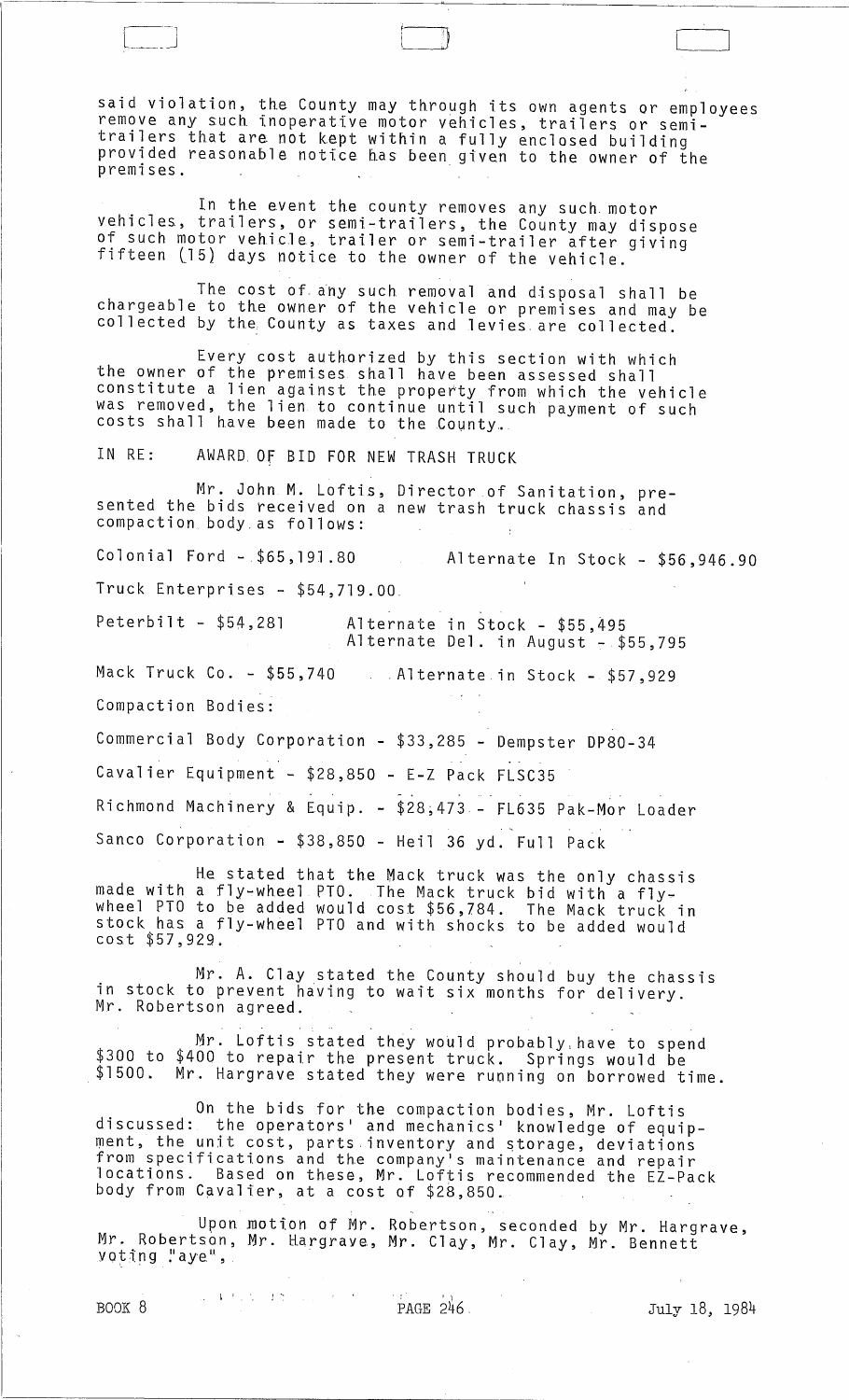BE IT RESOLVED that the Board of Supervisors of Dinwiddie County, Virginia accepts the alternate bid from Mack Trucks, Inc. for a MR686S Mack truck chassis in stock at a total cost of \$57~929.00; and

BE IT FURTHER RESOLVED that the Board of Supervisors<br>of Dinwiddie County, Virginia accepts the bid from Cavalier Equipment Company for a E-Z Pack FLSC35 compaction body at a cost of \$28,850.

IN RE: JOHNSONGRASS CONTROL AGREEMENT--ADDENDUM TO EXTEND PROGRAM

The County Administrator presented an addendum to the agreement between the Va. Dept. of Agriculture and Consumer Services and the County of Dinwiddie for the Cooperative Johnsongrass Control Program. This addendum will extend the agreement until terminated by either party rather than initiate an addendum to the agreement each year as has been necessary in the past.

Mr. Hargrave stated he would still like the Board to be made aware of the renewal time each year.

Upon motion of Mr. Hargrave, seconded by Mr. Robertsane, Mr. Hargrave., Mr. Robertson, Mr. Clay, Mr. Clay, Mr. Bennett voting "aye", the Chairman was authorized to sign the following addendum:

To continue the above named agreement indefinitely, until terminated by either party, it is mutually agreed by both parties that Section B & C be changed to read as follows:

- B. The Department agrees to the following:
	- 1. The Department will reimburse the County for fifty percent (50%) of all its authorized expenditures made pursuant to this agreement provided that the total contribution by the Department for this purpose shall not exceed \$5,000 during each fiscal .year beginning July 1 of the current year and ending June 30 of the following year, subject to the provisions of paragraph C.2. below.
- C. It is agreed upon by both parties that:
	- 1. This agreement shall remain in effect until terminated by either party upon delivery of a written notice to the other party at least 60 days prior to the effective date of the termination.
	- 2. The Department may, on or before March 31 of each year, review the expenditures of the County each year, review the expenditures of the county time there are any funds of the \$5,000 allocated to the County which have not been expended, or obligated to be spent by the end of the fiscal year, then such sums may, as mutually agreed upon, be withdrawn from the use of the County, and its total allocation under this agreement reduced accordingly. Funds collected by the County for materials or .services shall not be considered expended for cost-share purposes.

This addendum shall become effective July.l, 1984.

IN RE: DINWIDDIE CORRECTIONAL UNIT 27--DISPOSAL OF SLUDGE

والمتكار الكار

 $\mathbb{R}^{n\times n\times n}$  . The County Administrator presented a letter from Mr. John Makriyianis, Water Systems .Treatment Plant Specialist

ù.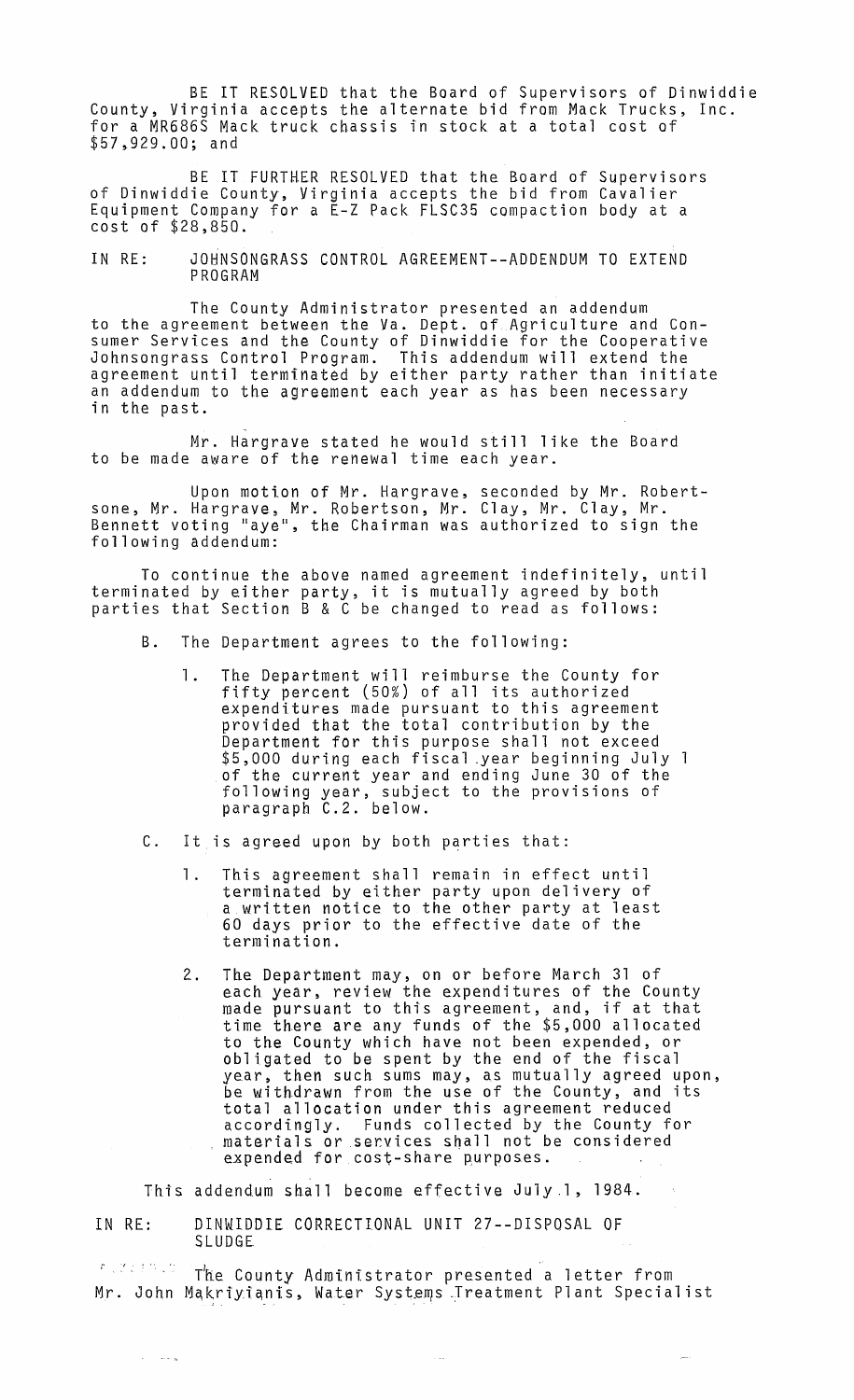Department of Corrections, requesting that the County consider disposing of the sludge from the sewage treatment facility of Field Unit 27 in the County Landfill~ He also distributed correspondence from the Health Department stating they would allow sludge to be disposed of in the County Landfill provided certain guidelines and standards are met.

 $\Box$ 

The County Administrator recommended that he be authorized to hold discussions with Field Unit 27 to develop a contract to be presented to the Board for approval. He suggested that the compensation be in manpower rather than monetary.

Upon motion of Mr. Hargrave, seconded by Mr. H. Clay, Mr. Hargrave, Mr. Clay, Mr. Clay, Mr. Robertson, Mr. Bennett voting "aye", the County Administrator was authorized to proceed with discussions with Field Unit 27 and the Health Department to draw up an agreement for the Board to consider for disposal<br>of their sludge in the county's landfill.

IN RE: ENHANCED 911 EMERGENCY SYSTEM

 $\begin{pmatrix} 1 & 1 & 1 \\ 1 & 1 & 1 \\ 1 & 1 & 1 \end{pmatrix}$ 

Wendy Quesenberry asked the Board if they would be interested in having a C&P representative explain the new enhanced 911 system to them at their next meeting. Several of the surrounding localities are considering its installation. The Board agreed to a short presentation.

IN RE: BINGO & RAFFLE PERMIT--WILSON-HEBRON-FORD RURITAN CLUB

Upon motion of Mr. A. Clay, seconded by Mr. H. Clay, Mr. Clay, Mr. Clay, Mr. Hargrave, Mr. Robertson, Mr. Bennett voting "aye", the following resolution was adopted:

WHEREAS, the Wilson-Hebron-Ford Ruritan Club has made application to the Board of Supervisors for a Bingo & Raffle permit for the calendar year 1984; and

WHEREAS, the Ruritan Club meets the requirements of the State Code of Virginia and has paid the \$10.00 application fee;

NOW THEREFORE BE IT RESOLVED by the Board of Supervisors of Dinwiddie County, Virginia that the Wilson-Hebron-Ford Ruritan Club be granted a Bingo & Raffle permit for the calendar year 1984.

IN RE: INDUSTRIAL BROCHURE--AUTHORIZATION TO SIGN AGREEMENT

Upon motion of Mr. Hargrave, seconded by Mr. Robertson, Mr. Hargrave, Mr. Robertson, Mr. Clay, Mr. Clay, Mr. Bennett voting "aye", the Chairman was authorized to sign the agreement with Harrison & Lephoe to provide an industrial brochure for the County.

IN RE: EXECUTIVE SESSION

Upon motion of Mr. Robertson, seconded by Mr. Hargrave, Mr. Robertson, Mr. Hargrave, Mr. Clay, Mr. Clay, Mr. Bennett voting "aye", pursuant to Sec. 2.1-344(6} of the Virginia Freedom of Information Act, the Board moved into Executive Session at 12:Ql A.M. to discuss legal matters. The meeting reconvened into Open Session at 12:25 A.M.

## IN RE: ADJOURNMENT

Upon motion of Mr. Robertson, seconded by Mr. Hargrave, Mr. Robertson, Mr. Hargrave, Mr. Clay, Mr. Clay, Mr. Bennett voting "aye<sup>H</sup> , the meeting was adjourned at 12:26 A.M.

J. S. Bennetty

ATTEST